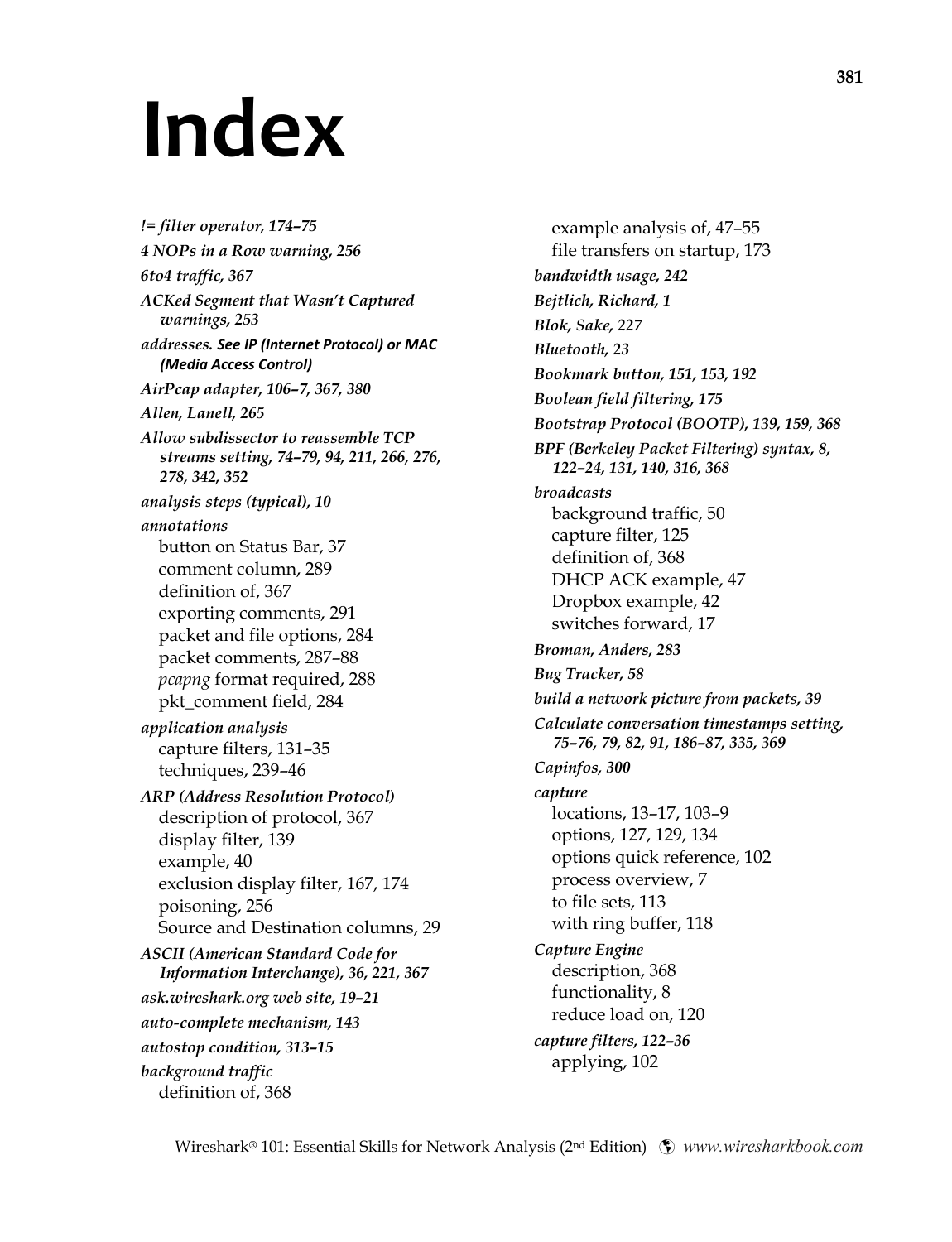based on ICMP Type/Code numbers, 133 default set, 126 description, 368 purpose of, 110, 120 recommendation to avoid, 120 with command-line capture, 316 *capture interface description, 368 cfilters (capture filters) file, 83, 189 checksum errors*  coloring rule, 202–3 description, 368 from hex editing, 69 *checksum offloading, 76 CIDR (Classless Interdomain Routing)*  definition of, 369 subnet display filtering, 161 *client latency, 88 colorfilters (coloring rules) file, 83 coloring rules*  adding a column, 200–201, 200–201 checksum errors, 202–3 creating, 204, 206 disabling, 202 highlighting conversations, 209–13 highlighting delays with, 204–6 highlighting FTP passwords, 207–8 right-click method, 206 which coloring rule is applied, 199 *columns*  Apply as Column, 59, 63, 91, 97, 148, 172 create using Preferences, 60 creating, 59–64 description of defaults, 29 editing, 61 hide/display/rename/remove, 33 reordering, 32 sorting, 31, 62 *Combs, Gerald, 3 comments*  Capture File Properties window, 286 *comparison operators, 145, 161, 369* 

*configuration files, 83 conversation*  filtering, 169–72, 230 most active, 234–36 statistics, 170, 173, 229, 232 *core engine*  description, 369 functionality, 8, 65 *Degioanni, Loris, 57, 112, 378, 380 delays considered "normal", 94–95 delta time*  coloring rule, 204 column, 62, 90 filters, 186 general description, 369 TCP delta time, 186 TCP description, 369 troubleshooting with, 89–98 *dfilters (display filters) file, 152, 189 DHCP (Dynamic Host Configuration Protocol)*  definition of, 369 display filter not recognized, 159 host name display filter, 140 relation to BOOTP, 368 using bootp display filter, 159 *display filters. See also dfilters file* … and **n**ot Selected, 167 … and Selected, 167 … or **n**ot Selected, 167 … or Selected, 167 Apply as Filter, 163–64, 367 color-coding (red, green, yellow), 179 definition of, 370 editing defaults, 151 excluding an IP address, 160 field name filters, 163–67 Filter Expression buttons, 190–95 importing, 188–89  $ip.addr$  ! = filter problem, 174 keyword detection, 180–83 logical operators, 174 on key words, 182 Prepare a Filter, 165, 376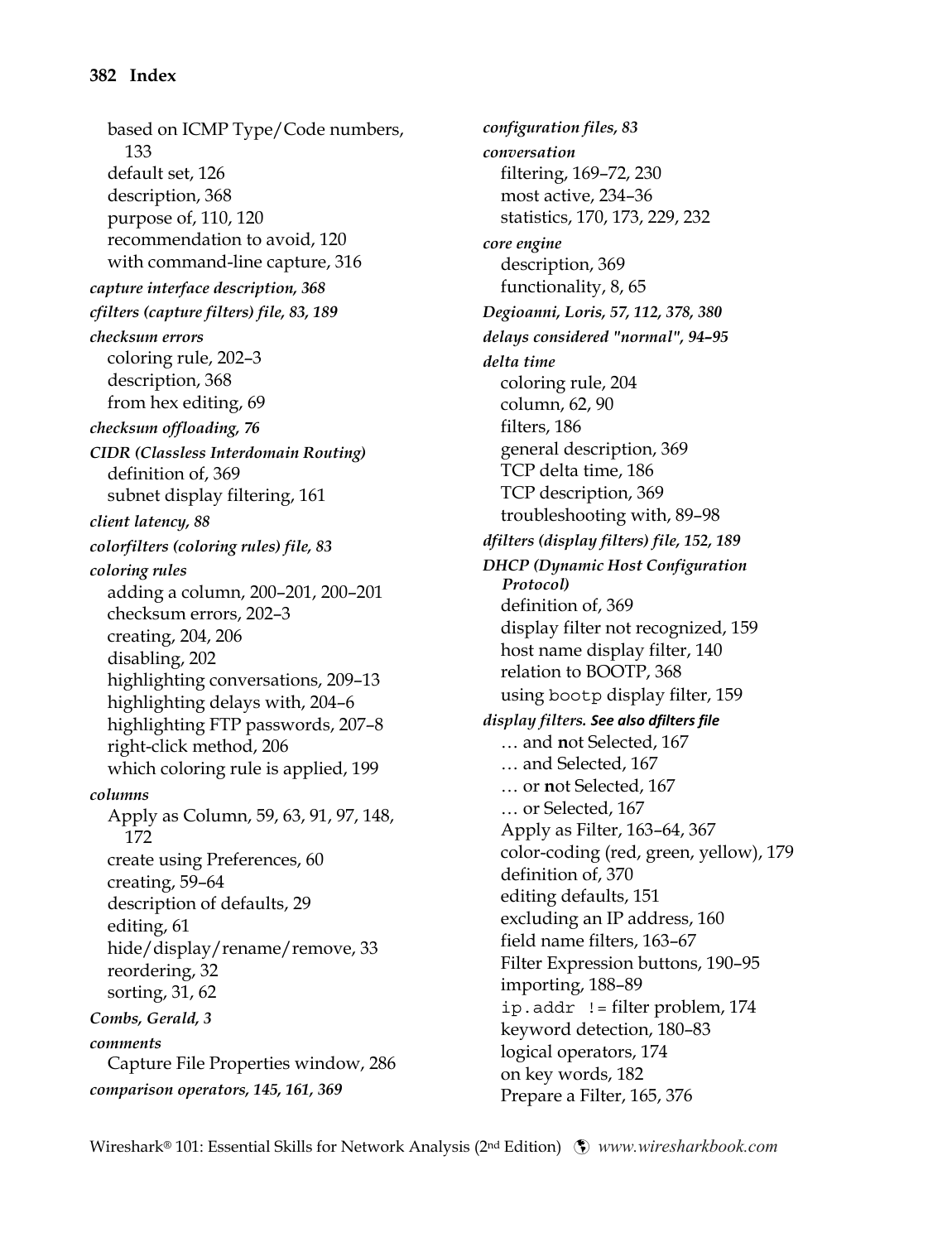range of addresses, 161 single IP address or host, 160 spotting traffic delays, 186–87 subnet, 161 syntax, 139–40 toolbar, 24, 27 using "..." enhancements, 165–67 using "contains", 180 using "matches", 181 using host names, 160 using wildcards, 184–85 with auto-complete, 143, 147 with case insensitivity, 181 with command-line capture, 318–19 *dissectors*  definition of, 370 forcing, 70 functionality, 65–68 heuristic, 70 non-standard ports, 69–71 *DNS (Domain Name System)*  capture filters, 134–35 name error display filter, 168 *DO NOT EDIT THIS FILE message, 84 dropped packets during capture, 120–23 DSCP (Differentiated Services Code Point), 370 DuBois, Betty, 101 Dumpcap*  definition of, 370 overview, 310–11 stop conditions, 8 *Duplicate ACKs notes, 253 Duplicate IP Address Configured warning, 256 Editcap*  definition of, 370 key options, 298 *Endpoint statistics, 233 error detection mechanism, 141 Ethereal, 3, 370 Ethernet*  definition of, 370

dissector functionality, 66 *exclusion filter, 164, 167, 371 Expert Information, 37, 288, 371*  color-coded button on status bar, 37, 249 definitions, 253–56 display filters, 252 severity levels, 250 *exporting*  conversations, 216–19, 218 host names, 223–25 HTTP objects, 276 packet comments, 291–93 packet dissections, 62, 220, 292 packets, 186, 216–19 to CSV format, 62, 220, 222, 224 *expressions (display filter), 146 Fast Retransmission notes, 254 field names, 142 file sets, 113–15 Filter Expression buttons*  creating, 190–95 definition of, 72 editing, 192 **GET/POST button**, 194 preferences file location, 192–95 *filter toolbar (display filters), 27, 146 Fortunato, Tony, 359 frame definition, 11 Frame section*  dissector, 65 metadata, 35 *FTP (File Transfer Protocol)*  argument display filter, 180 case-insensitive display filter, 181 command/data channel capture filter, 132 commands display filter, 140 definition of, 371 detect passwords, 207–8 over a non-standard port, 69 port number-based capture filter, 131 reassemble transferred files, 271–75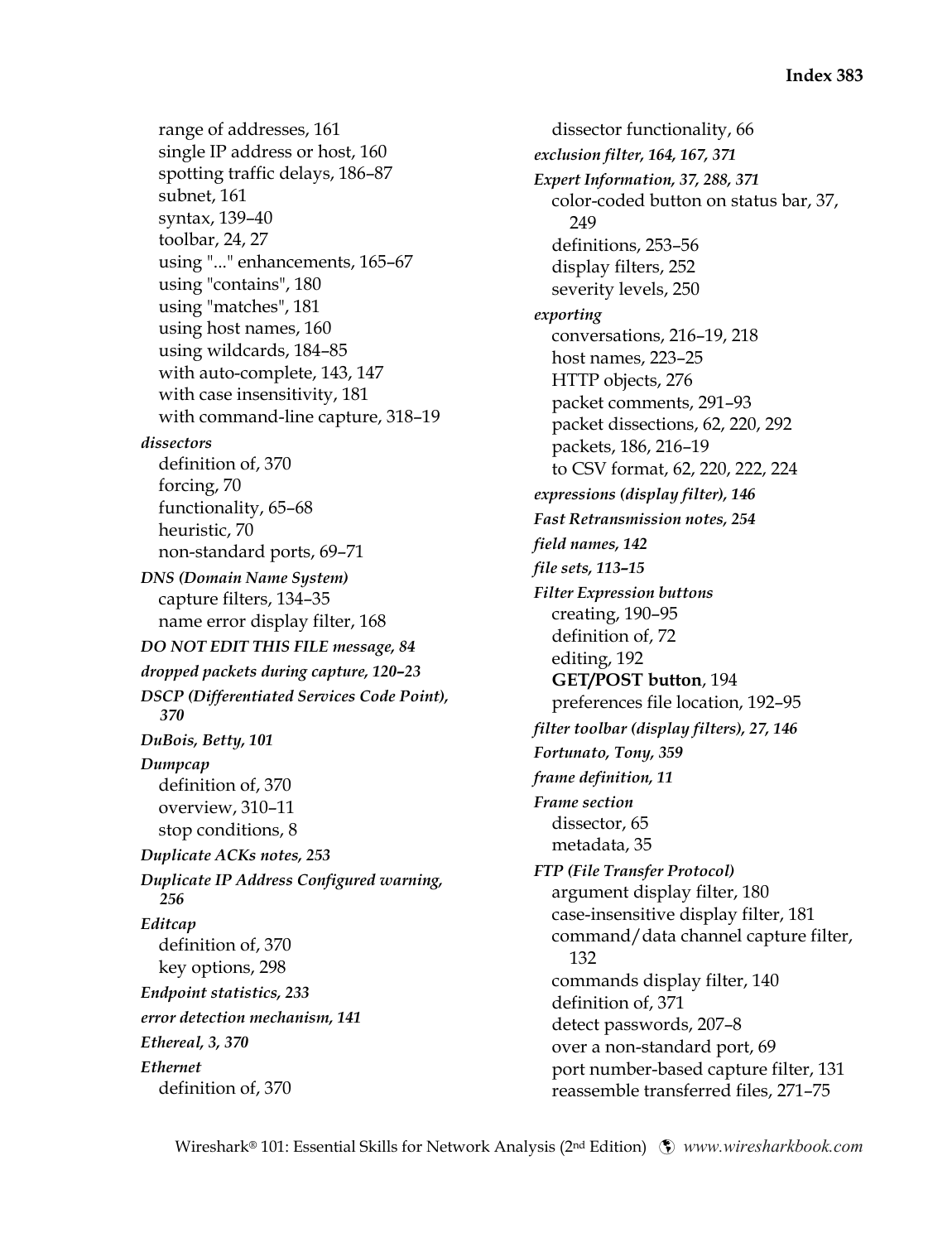transport name resolution, 73 wildcard display filter, 185 *Gentil, Lionel, 197 GeoIP*  configuration, 237–38 location services, 237 *GIMP graphical toolkit, 8, 9, 371 Gonder, John, 297 Goyvaerts, Jan, 181 graphical interface elements, 2 heuristic dissector*  description, 371 functionality, 70 missing, 70, 240 *heuristic dissectors. See dissectors high traffic rates, 110–12 hosts file, 312, 372 HTTP (Hypertext Transfer Protocol)*  404 display filter, 168 add a Host field column, 63 analysis of slow browsing, 96–98 analyze a sample session, 45 auto-complete filtering, 143 basic display filter, 140 dissector, 67 error profile, 85 export objects, 276–80 GET display filter, 142 GET filter using "contains", 145 GET/POST Filter Expression button, 194–95 headers preceding, 11 Host field display filter, 140, 147–50 normal .ico delays, 94 normal GET delays, 94 port number-based capture filter, 131 port number-based display filters, 154– 58 preference setting, 71 reassembly techniques, 269–70 response time, 74 server delays, 94

String-Matching Capture Filter Generator tool, 132 TCP handshake preceding, 40 TCP preference settings effect, 74 traffic paths, 13 *IANA (Internet Assigned Numbers Authority), 372 ICMP (Internet Control Message Protocol), 372, 379 ifconfig, 127, 129, 153 importing profiles, 85–86 Intelligent Scrollbar, 29, 212–15 Internet Storm Center (ISC), 372 IO Graph*  changing an axis, 242 changing streams, 268 file transfer problems, 261 ip.addr graphing, 244 ip.src graphing, 245 network errors, 259–60, 260 port graphing, 246 quick reference, 228 subnet graphing, 247 *io\_graphs file, 83 IP (Internet Protocol)*  dissector, 66 exclusion display filters, 160 IP address capture filter, 124–28 IP address display filter, 373 IP header, 11, 370 low TTL display filter, 145 packet forwarding, 13–17 subnet capture filter, 125 subnet display filters, 160–62 Time to Live field, 15 *ip.addr != filter problem, 174 ipconfig, 127, 129, 153 IPv6*  address range display filter, 161 capture filter, 125, 127 DNS AAAA record query, 45 GeoIP mapping, 237 ICMPv6 Neighbor Notification, 47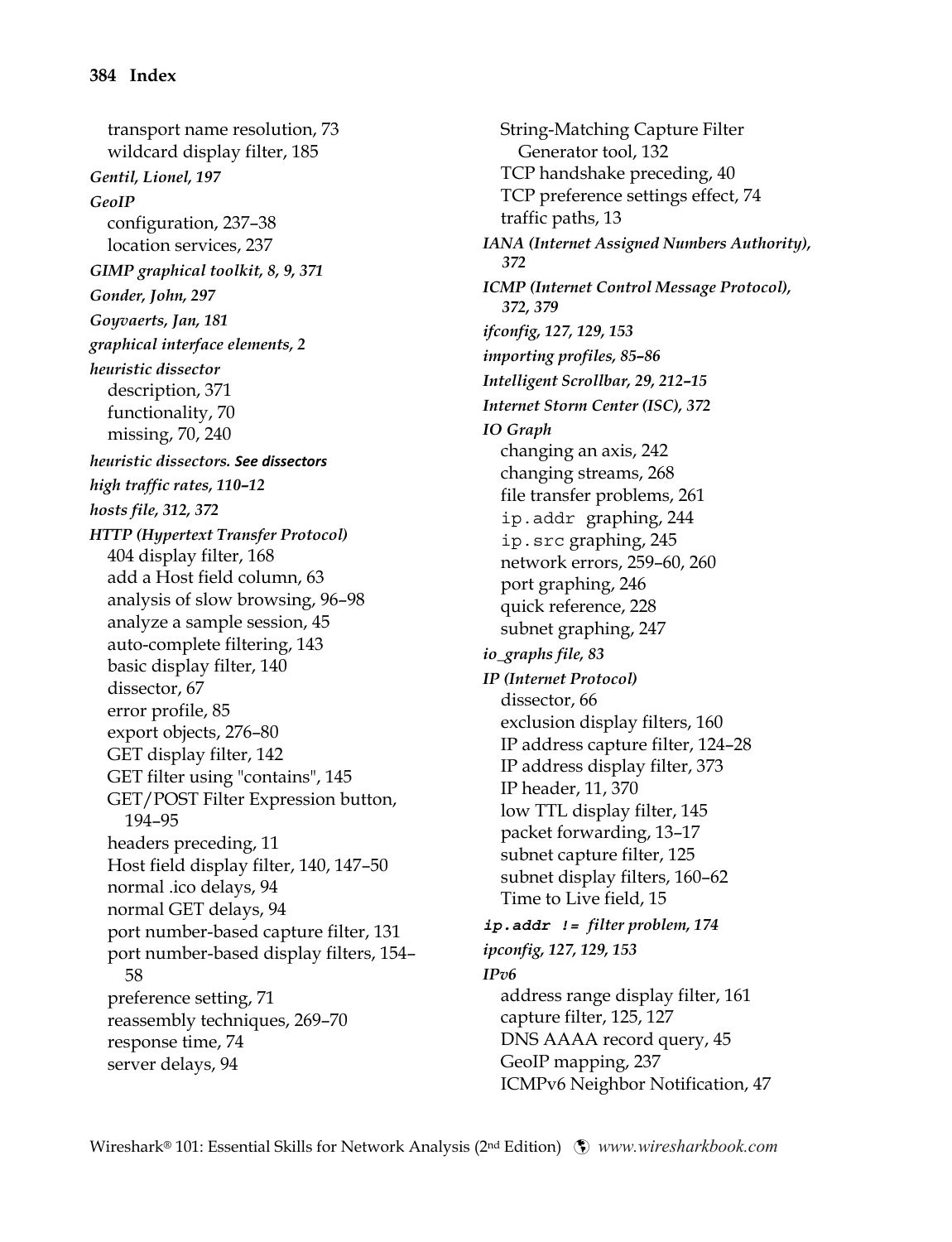in Protocol Hierarchy Statistics, 239 most active conversation, 232 most active host, 233 multicast capture filter, 125 multicast example, 39 protocol display filter, 139 Router Advertisement, 47 single address display filter, 160 source/destination addresses in IO Graphs, 245 subnet capture filter, 125 toggle Interfaces view, 108 *IRC (Internet Relay Chat) detection in Protocol Hierarchy, 239–40 Kali Linux www.kali.org*, 6 *Keels, Jennifer, 329 Keep-Alive ACK notes, 254 Keep-Alive warnings, 254 key hosts, 373 keyboard shortcuts, 24 keyword filtering, 180–83 latency (client, server and path), 87–98 legal concerns, 5 libpcap, 6–7, 373 link-layer driver, 7, 8, 373, 380 location for capture, 103–9 logarithmic scale, 228, 262, 263 logical operators, 174, 373 Lyon, Gordon (Nmap Founder), 137, 374 MAC (Media Access Control) address*  capture filter, 129–30 definition of, 373 frame definition, 12 local addressing only, 14 *Main Toolbar, 24 manuf file, 73, 373 marking packets, 217 matches operator, 180–84, See also Regex Menu Bar, 23 Mergecap, 306, 373*  key options, 298

*merging trace files, 306, See also Mergecap metadata, 8, 35, 65, 106–7, 374 Microsoft Message Analyzer, 54 multi-adapter capture, 109 multicasts, 125*  background traffic, 50 capture filter, 125 definition of, 374 IPv6 all hosts capture filter, 125 IPv6 all routers capture filter, 125 IPv6 example, 39 *multiple file capture, 110–19 name resolution settings, 73 NAT (Network Address Translation), 13, 374 NetBIOS (Network Basic Input/Output System), 374 Netresec, 280 network interface card (NIC), 374 Network Monitor .cap file format, 54 network name resolution, 73, 372, 374 NetworkMiner, 280 Nmap, 181, 374 Out-of-Order warnings, 254 overloaded client detection, 257 Packet Bytes pane, 59–64*  definition of, 375 example of use, 150 overview, 35–36 *packet comments, 292, See also annotations packet comments, see also annotations, 37, 285–90, 292, 375 packet definition, 11 Packet Details pane*  analyzing background traffic in, 47–48 building a network picture from, 39 building columns using, 63 coloring rules in Frame section, 200 definition of, 375 effect on Status Bar, 37 enable TCP timestamp fields, 75 enable *Track number of bytes in flight*, 74 exporting contents, 221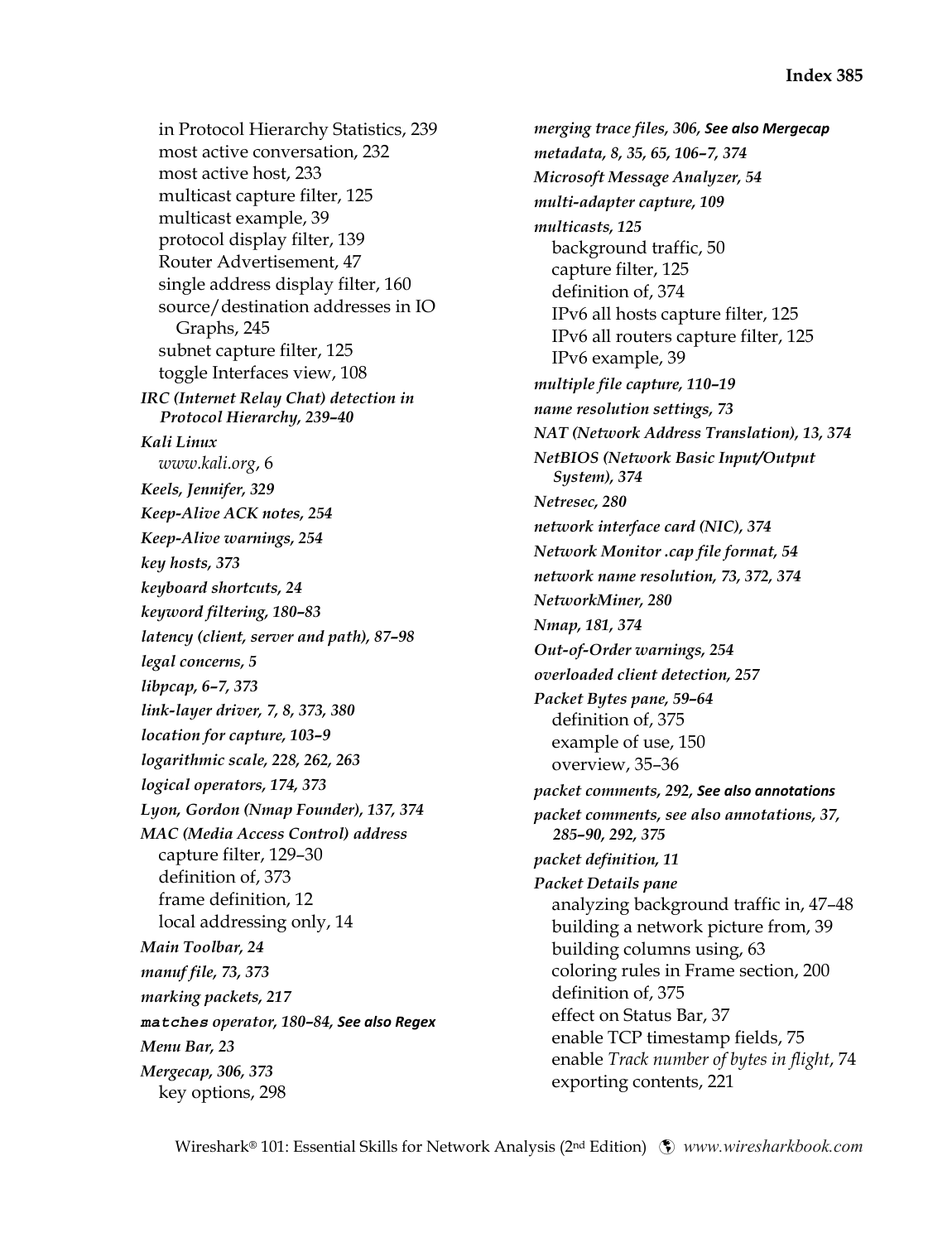Frame section metadata definition, 374 learning field names, 142 overview, 35 packet comments, 367 right-click coloring rules, 206 right-click filtering, 59, 163 right-click protocol settings, 78–80 TCP Delta filter, 186 *Packet List pane. See also columns* overview, 27–34 right-click functionality, 34 *packet loss condition*  ACKed Segment that Wasn't Captured, 253 Duplicate ACKs, 253 Fast Retransmissions, 254 IO graphing, 260 move your analyzer, 104 not dropped by Wireshark, 121 Previous Segment Not Captured, 253 Retransmissions, 253 TCP analysis flags filter, 140 Tshark statistics, 323 *path latency, 10, 87 pcapng*  definition of, 375 purpose, 8, 9 required for annotations, 37 *personal configuration directory, 84 port number capture filters, 131–35 port spanning, 105, 376 preference settings*  definition of, 376 Filter Expressions buttons, 72 HTTP port numbers, 71 key protocol settings, 74–80 name resolution settings, 73 *preferences* file, 376 TCP settings, 94 user interface settings, 72 *Previous Segment Not Captured warnings, 253 profiles* 

column on Status Bar, 38 copying, 82 creating, 81–86 definition of, 376 folder locations, 194 importing elements, 188–89 Manage Profiles option, 82 *Protocol Data Unit (PDU)*  definition of, 376 TCP setting effect on, 46, 94 *Protocol Hierarchy*  "data" listing, 71 definition of, 376 launching, 239 suspicious traffic, 240 *QoS (Quality of Service), 376 reassemble HTTP objects, 278 reassembly of conversations (following streams), 229, 267–75 receive buffer congestion indications, 254 Regex*  definition of, 377 PERL definition of, 375 Regex Buddy, 181 Regex Magic, 181 Use with ".", 184 using the matches operator, 181 *www.regular-expressions.info*, 181 *Related Packets Indicator, 28–31, 46 relative start (Rel.Start), 377 Retransmission notes, 253 Reused Ports note, 255 ring buffer, see also multiple file capture, 116, 118 Riverbed, 58 router*  forwarding process, 15 problem indication, 256 removes/applies MAC header, 14 router/NAT forwarding process, 15 *Router Advertisement packets, 47 RST (Reset), definition of, 377 security*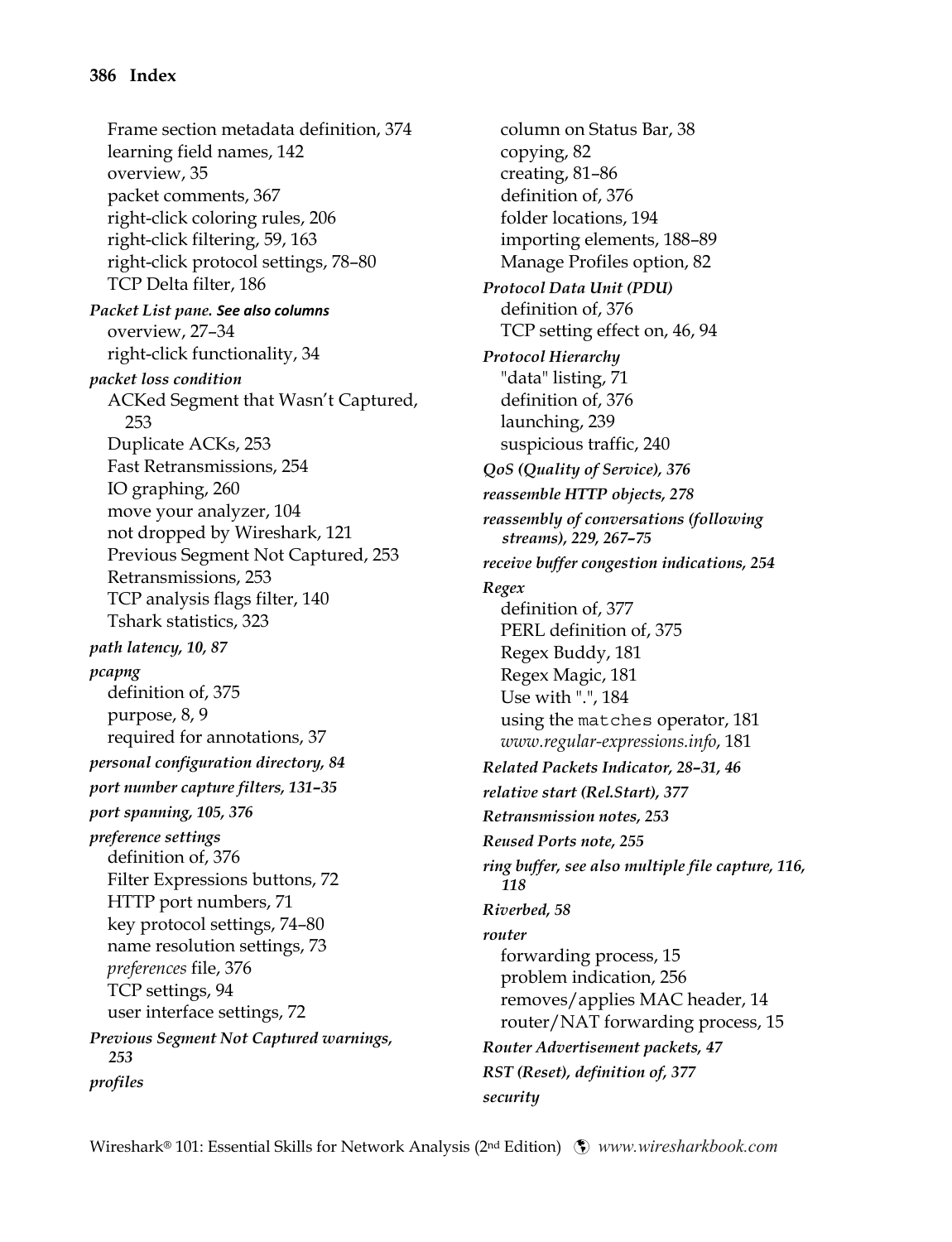analysis tasks, 5 capture techniques, 110 coloring rule naming, 206 creating special profile for, 81 detect suspicious protocols or applications, 241 proximity filtering, 185 Reused Ports Expert Information note, 255 risks and vulnerabilities list, 372 *segment definition, 11 SEQ/ACK analysis section, 74 server latency, 88–89 services file, 73, 377 settings. See preference settings SharkFest, 58 slow browsing, 17, 103, 110 SMB (Server Message Block)*  definition of, 377 Status field display filter, 146 *Smoothed Moving Average (SMA), 228 SNMP (Simple Network Management Protocol), 377 Snort, 181, 377 Source and Destination columns, 29 sparklines, 23, 106 split trace files. See also Editcap \r Splunk, 181 sporadic network problems, 116 Spurious Retransmission notes, 254 Start Page, 22 Status Bar, 37–38 SteelCentral™ Packet Analyzer, 112 Stream index, 267, 378 stream reassembly, 378 suspicious protocols/applications, 240, 241 switches, 14, 17, 121 SYN (Synchronize Sequence Numbers)*  definition of, 371, 378 flag filter, 174–75 handshake example, 48 measure time with, 87

summary line filter, 177 wrong time column for delays, 93 *taps for full-duplex capture, 105 TCP (Transmission Control Protocol)*  analysis flags, 259 analysis flags display filter, 140 auto-complete filtering, 144 conversation filtering, 169–72 delay detection, 89–93 delta time column, 91–93 delta time preference setting, 97 dissector, 67 Follow a Stream, 170 graphing analysis flags, 259–63 handshake analysis, 177 large TCP delta time filter, 186 Maximum Segment Size (MSS), 11 preference settings, 276 reassembly (following streams), 267 small window size display filter, 145 Stream Index field filter, 172 TCP Segment of a Reassembled PDU listing, 74 Timestamps (Wireshark), 91 zero window display filter, 140 *Teredo IPv6 traffic, 379 TFTP (Trivial File Transfer Protocol)*  detect in Protocol Hierarchy, 239–40 display filter, 139 *throughput analysis, 263, 363 Time column, troubleshooting with, 89–93 Time to Live field*  description, 379 *top talkers, 232–33 trace files*  convert .pcapng to .pcap, 280 on *www.wiresharkbook.com*, 360 other formats, 52 splitting, 301 using Capinfos for details, 300 work with file sets, 302 *Track number of bytes in flight setting, 74–76, 79, 82*